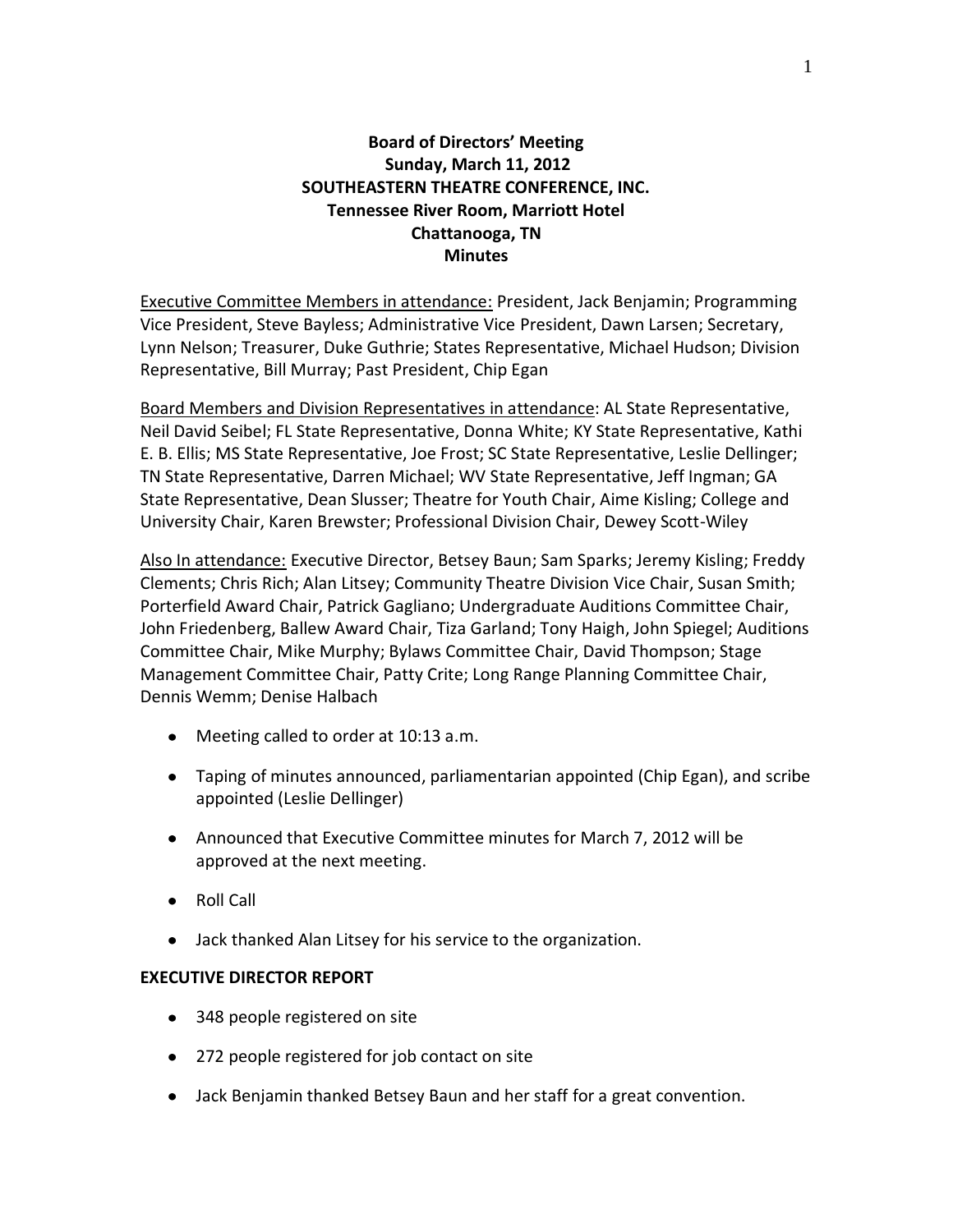#### **ACTION ITEMS:**

## **President –**

Appointed a Strategic Planning Task force: Chair – Alan Litsey, with members Betsey Baun, Mark Charney, Tiza Garland, Patrick Gagliano, Mike Murphy and Chris Rich. Dennis Wemm and Jack Benjamin were appointed to serve in an advisory capacity for the task force, but will not have a vote. The appointment starts immediately. Task force will present their recommendations to Executive Committee at their next meeting on May 11, 2012. Executive Committee will then report any recommendations to the board at the fall meeting in September 2012. Executive Committee will conduct additional discussions at the board meeting in January 2013 and make a presentation to the entire board during the March 2013 convention.

# **Treasurer –**

The 2012-2013 budget was unanimously approved.

## **ITEMS FOR DISCUSSION:**

#### **President –**

Committee appointments – all appointments will be determined in early April. Jack asked board members to send him an e-mail if they have an interest in serving on a certain committee. They may also let him know if they would like to nominate a person for a committee.

#### **Programming Vice President –**

Steve Bayless is working on Louisville convention. Since Kathi Ellis has been very helpful with this, he would like to officially thank her. Steve reminded the board that the deadline for proposing new festivals or new programming was in early June. He explained that it is too late to introduce a new line of programming at the September board meeting. It was clarified that new ideas for the committees need to be discussed with him as soon as possible.

#### **Past president –**

Chip Egan chaired a session during the convention to examine the future of SETC in terms of inclusion and growing the organization geographically or in other ways. "How we can serve other constituencies better?" was the question at hand in this session. Chip collected names of people who were interested in serving on a task force to further explore this idea.

Jack appointed an Out of Region Task Force: Chair – Darren Michael, with members Chip Egan, Dewey Scott-Wiley, Tony Haigh, Paul Crook, Rick St. Peter,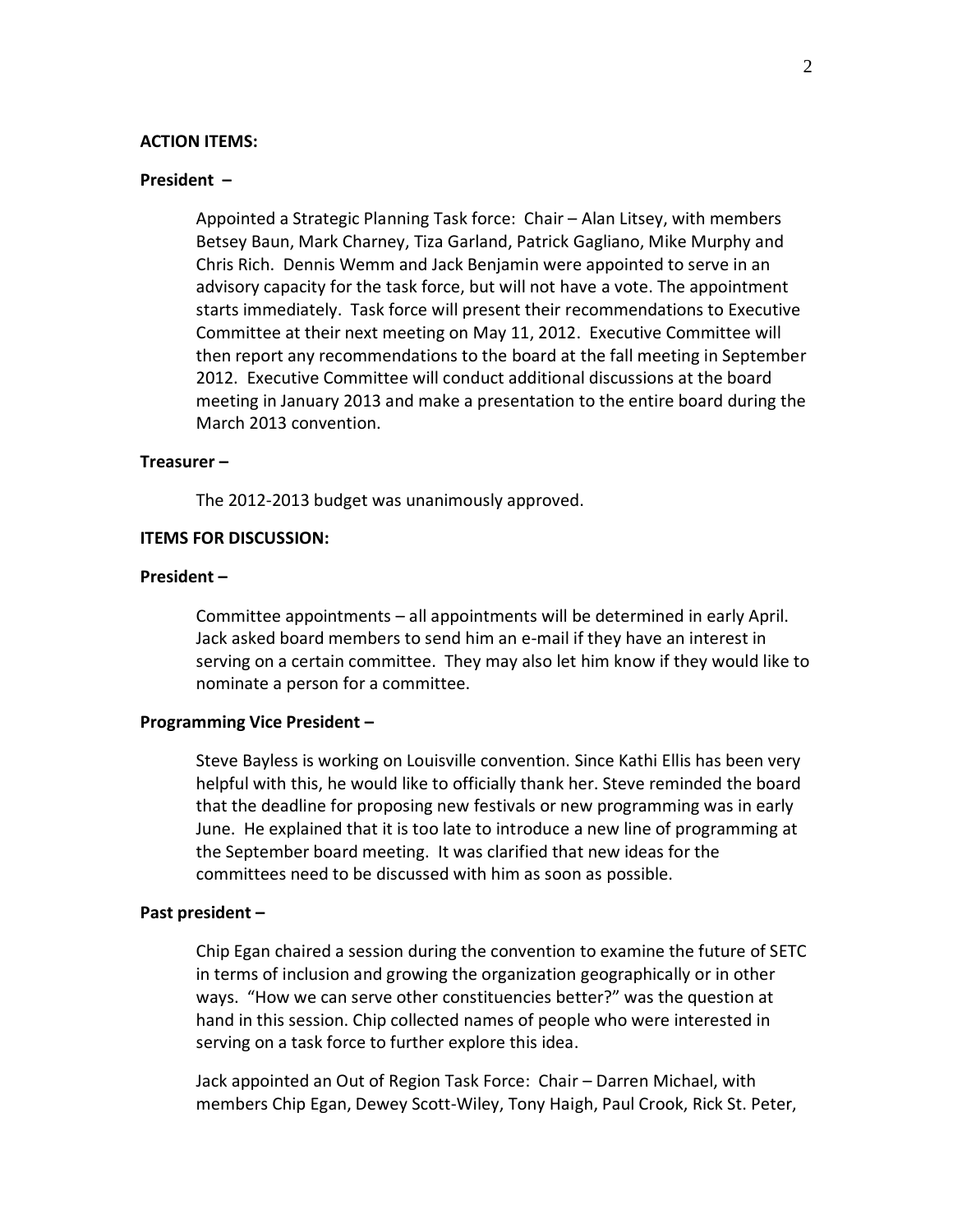and Amy Fritsche. Their charge is to research the benefits and feasibility of SETC inclusion. The task force is also to develop a recommendation for a path for inclusion (including possible new stages of membership) and approval timeline that candidate states (or a consortium of interests) can pursue. The task force's findings will be reported at the September 2012 board meeting in Atlanta.

### **Administrative Vice President –**

Dawn Larsen will send an e-mail to solicit semiannual reports and ask for submissions for manual revisions on April 27, 2012. She will then e-mail a reminder on June 1 with a final reminder to be e-mailed July 1. Semiannual reports and manual revision submissions are due July 27. She will e-mail all reports and submissions appropriately so that the Bylaws Committee may review all manual revision submissions and the board may review all reports and submissions before the September 2012 board meeting.

## **Secretary –**

No items for discussion at this time.

#### **States Rep –**

The state reps voiced a concern about the lower number of professional companies at the SETC convention this year. Auditions Committee Chair Mike Murphy explained that April at the Central Office does a great job with the companies and that there are year-round efforts to get companies to participate. The companies that do participate are here because of what we offer and what SETC has to provide them.

Dewey confirmed that the number is lower and many of them are feeling the financial pinch, which is contributing to the low numbers. They may be going to places that are less expensive. However, Dewey thinks we should emphasize to them how many people went through job contact. This could really help get companies here. Discussion followed. Betsey emphasized that Professional Division is the lifeblood of our organization so it's important to stay aware of the economic issues facing companies. She added that it is important for every state rep to ensure getting the best of the best from each state by securing the right adjudicators. Discussion followed. As a resource for states, Betsey recommended Jose Simbulyan (19 year accompanist for SETC auditions) who is willing to do workshops at state conventions on getting students ready for their SETC auditions.

Mike Murphy suggested that SETC explore the possibility of finding an insurance provider to help serve insurance needs of individual artists and perhaps small professional companies. Betsey Baun will work with Mike on that and present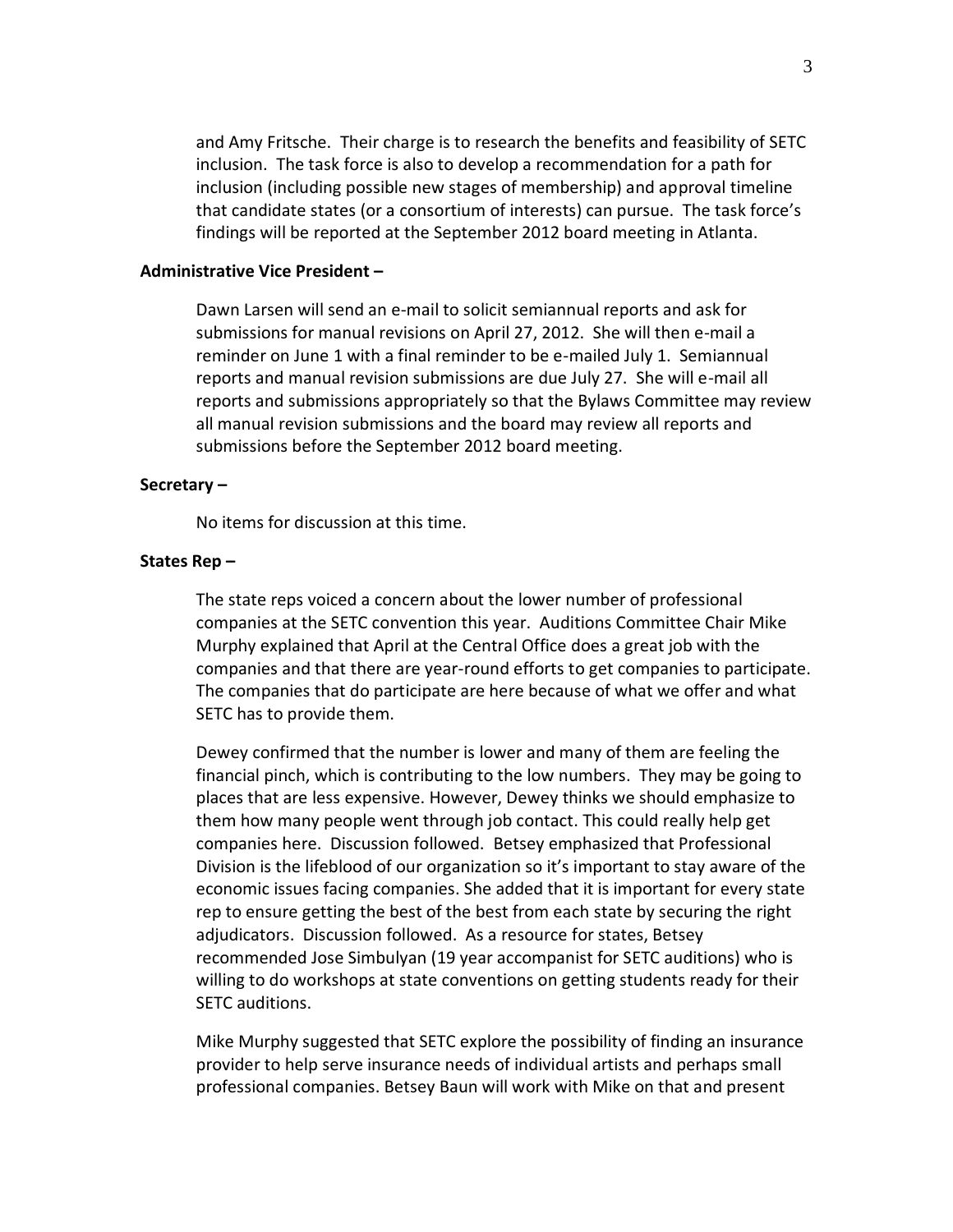their recommendations to Executive Committee in May. Steve Bayless added that we need someone from Professional Division who can help the states by identifying their needs.

## **Division Rep –**

Bill Murray reported that \$4,120 was brought in with festival session passes at the Secondary Festival. Lynn Nelson reported that the Community Theatre Division revived their discussion of moving the festival to a different time and place from the convention. State Community Theatre Reps are going to meet in a conference call soon to continue the discussion and make a decision. Betsey Baun clarified that this would not affect the 2013 convention. Steve Bayless cautioned that this could affect Community Theatre funding. When asked why the subject had come up, Lynn explained that the SETC convention is so large that people involved in the Community Theatre festival cannot really participate in the convention. It is sometimes hard to find a facility that meets the AACT standards in a city large enough to host the entire convention.

# **Treasurer –**

No items for discussion at this time.

## **Additional Items –**

Jack Benjamin would like to officially thank every sponsor of the convention, listed below.

D2 Flying Effects Friends of Props In Honor of Irene Smart Rains Dramatic Publishing Magnum Companies Vari\*lite William Ivey Long Sculptural Arts Coating, Inc. Samuel French Shure Inc. My Own Fringemaker TOMCAT USA Children's Theatre of Charlotte Warehouse Theatre Open Jar Productions Atlanta Workshop Players Norcostco-Atlanta Service Chattanooga Theatre Centre The Show Hub Dramatists Play Services, Inc. Arrowhead Conferences and Events Chattanooga Convention and Visitors Bureau Rodney Van Valkenburg

#### **Unfinished business –**

None